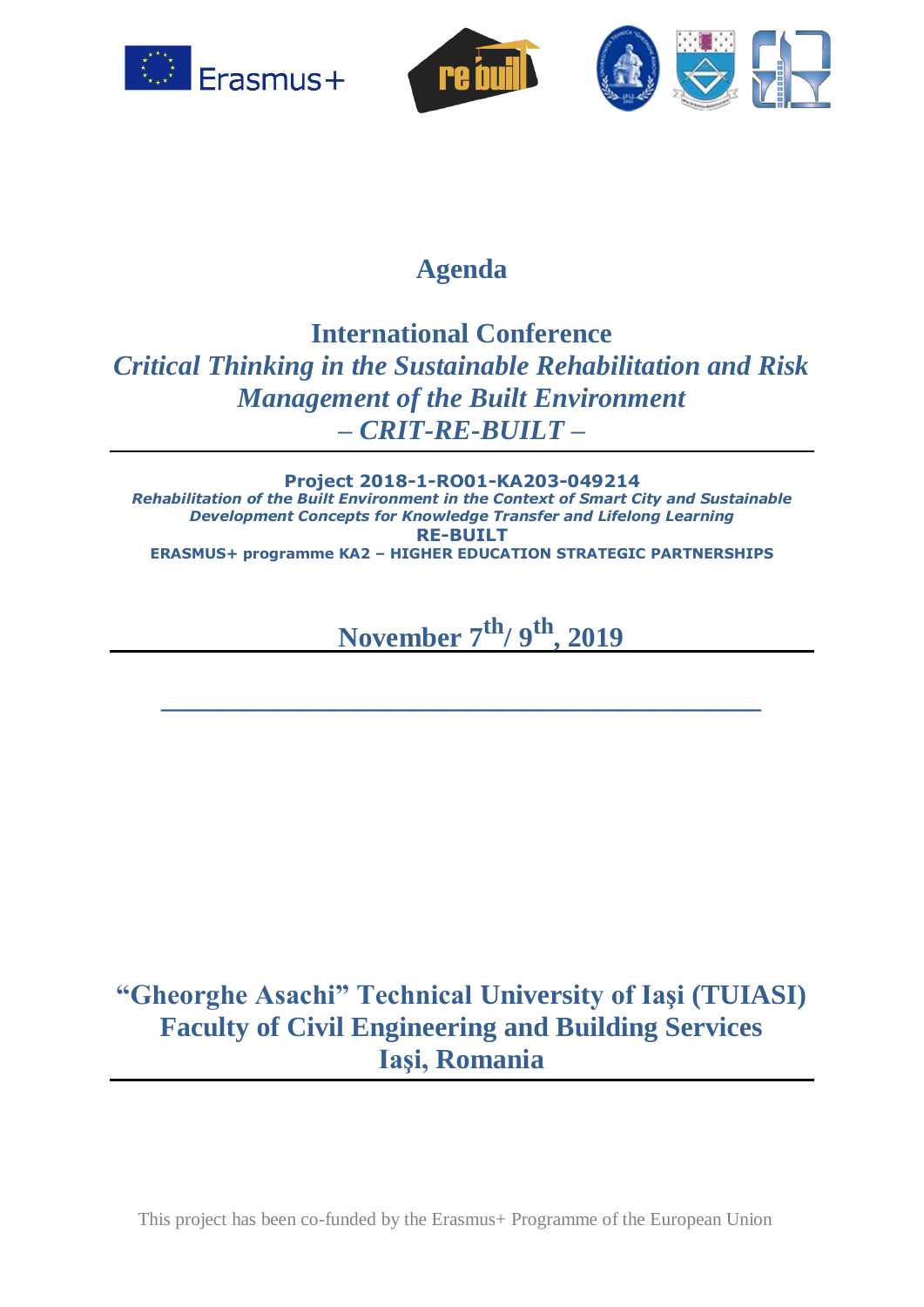





#### **Agenda CRIT-RE-BUILT International Conference**

**Day 1: 7/11/2019** 

 **Venue : Aula Magna "Carmen Sylva", Copou University Palace, 11A Carol I Avenue, Iaşi**

| $9:30 - 10:00$ | Registration of participants - The Hall of Lost Steps, Copou University<br>Palace, 11A Carol I Avenue, Iași |
|----------------|-------------------------------------------------------------------------------------------------------------|

| $10:00 - 10:35$ | <b>Welcome Ceremony</b>                                                          |
|-----------------|----------------------------------------------------------------------------------|
| $10:00 - 10:10$ | Welcome speech by the Mayor of Iași City                                         |
|                 | (Mihai Chirica, City Hall of Iași, Romania)                                      |
| $10:10 - 10:15$ | Welcome speech by the Rector of the host University                              |
|                 | (Professor Dan Caşcaval, Ph.D., "Gheorghe Asachi" Technical University of Iaşi,  |
|                 | Romania)                                                                         |
| $10:15 - 10:20$ | Welcome speech by the Dean of the host Faculty                                   |
|                 | (Assoc.Prof. Vasilică Ciocan, Ph.D., Faculty of Civil Engineering & Building     |
|                 | Services, TUIASI, Romania)                                                       |
| $10:20 - 10:25$ | Welcome speech by the Director of the RE-BUILT project                           |
|                 | (Assoc. Prof. Ancuța Rotaru, Ph.D., F.CE & Building Services, TUIASI, Romania)   |
| $10:25 - 10:30$ | Opening speech by the representative of international attendees                  |
|                 | (Prof Yoyong Arfiadi, PhD, Rector - University Atma Jaya Yogyakarta, Indonesia)  |
| $10:30 - 11:30$ | <b>Plenary Session</b>                                                           |
| $10:30 - 10:45$ | Brief presentation of the RE-BUILT Project                                       |
|                 | (Assoc.Professor Ancuța Rotaru, TUIASI, Romania - RE-BUILT Director)             |
|                 | Sustainable Rehabilitation and Risk Management of the Built Environment:         |
| $10:45 - 11:15$ | A Critical Thinking in Nepalese Perspective                                      |
|                 | (Arh. Sarita Shrestha Maskey, Joint Secretary, Ministry of Urban Development     |
|                 | Government of Federal Democratic Republic of Nepal)                              |
| $11:15 - 11:30$ | Geotechnical Engineering Works for Preservation of Scrovegni Chapel, Padua       |
|                 | (Professor Paolo Simonini, Ph.D., University of Padua, Italy)                    |
| $11:30 - 11:45$ | <b>Coffee break</b>                                                              |
| $11:45 - 12:15$ | <b>Plenary Session</b>                                                           |
| $11:45 - 12:15$ | Modern Composite Strengthening Solutions for Civil Engineering Structures        |
|                 | (Emeritus Professor Nicolae Țăranu, Ph.D., Dr.h.c. - FCE, TUIASI, Romania)       |
|                 | Use of Distributed Fibre Optical Sensors for the Structural Health Monitoring of |
| $12:15 - 12:45$ | <b>Geotechnical Structures</b>                                                   |
|                 | (Assoc. Professor Simonetta Cola, Ph.D., University of Padua, Italy)             |
|                 | Introduction to Technical Solutions Implemented by "CONSTRUCTII UNU"             |
| $12:45 - 13:00$ | Company to Rehabilitate Building Projects.                                       |
|                 | (Eng. Alexandru Marian, CEO, S.C. CONSTRUCȚII UNU S.A., Iași, Romania)           |
| $13:00 - 13:25$ | Contribution of Satellite Radar Interferometry for Land Management Activities    |
|                 | (Assoc. Prof. Massimo Ramondini, Ph.D., University of Naples Federico II, Italy) |
| $13:25 - 13:30$ | Photo Session - Aula Magna "Carmen Sylva", Copou University Palace               |
| $13:30 - 13:55$ | Guided Tour (Professor Mihaela Știrbu): TUIASI's Central Library + The Hall      |
|                 | of Lost Steps, Copou University Palace                                           |
| $13:55 - 14:00$ | Photo Session in front of Copou University Palace                                |
| $14:00 - 16:00$ | <b>Lunch break</b>                                                               |

This project has been co-funded by the Erasmus+ Programme of the European Union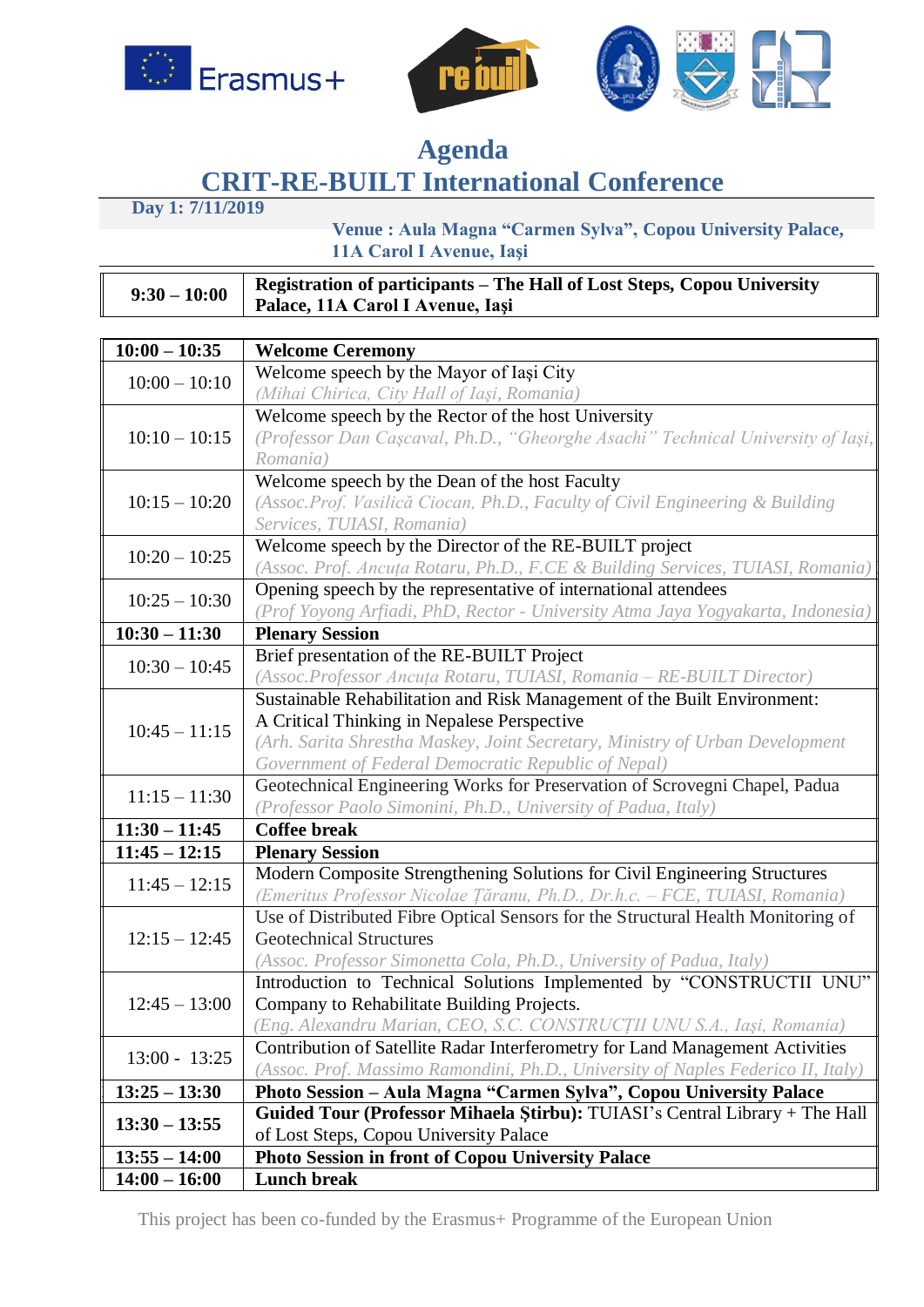





#### **Venue: Faculty of Civil Engineering and Building Services, TUIASI Foucault Pendulum Hall of the Building Services House 1, Prof.dr.doc. Dimitrie Mangeron Street, Iaşi**

| $16:00 - 18:00$ | <b>Paper Presentation Session</b>                                                   |
|-----------------|-------------------------------------------------------------------------------------|
|                 | <b>Session Chairs:</b>                                                              |
|                 | Professor Wei Wu, Ph.D., BOKU Vienna, Austria                                       |
|                 | Professor Paolo Simonini, Ph.D., University of Padua, Italy                         |
|                 | Professor Husam Al-Hamaiedeh, Ph.D., Mu'tah University, Karak, Jordan               |
|                 | Prof. Dashnor Hoxha, Ph.D., University of Orléans, University of Tours, INSA        |
| $16:00 - 16:15$ | CVL, LaMé, France: On the Applicability of the Corresponding Principle in           |
|                 | Prediction of Long Term Behavior of Underground Structures (Duc-Phi Do, Ngoc        |
|                 | Tuyen Tran, Dashnor Hoxha)                                                          |
|                 | Prof. Manuel E. Ruiz-Sandoval, Ph.D., Universidad Autonoma Metropolitana,           |
|                 | Azcapotzalco, Mexico City, Mexico: Mexico's Earthquake: Description, Effects        |
| $16:15 - 16:30$ | and Reconstruction. A Particular Case (Manuel E. Ruiz-Sandoval, Emmanuel            |
|                 | Rivera, Luciano Fernandez)                                                          |
|                 | Dr. Chavdar Kolev, Higher School of Transport "Todor Kableshkov", Sofia,            |
| $16:30 - 16:45$ | Bulgaria: Vertical Vibro-isolation for Building Foundations - A Full-scale          |
|                 | <b>Experiment</b> (Chavdar Kolev)                                                   |
|                 | Dr. Enea Mustafaraj, Epoka University, Tirana, Albania: Structural Assessment       |
| $16:45 - 17:00$ | of Mehmed Pasha Hammam in Prizren, Kosovo (Enea Mustafaraj, Jetmir Morina)          |
|                 | Dr. Vu Tu Tran, Ho Chi Minh City University of Technology and Education,            |
| $17:00 - 17:15$ | Vietnam: Effects of Container Vehicle on Intersection Capacity in Motorcycle        |
|                 | <b>Dominating the Traffic Flow</b> (Vu Tu Tran, H.T. Tai Nguyen)                    |
|                 | Dr. Huynh Tan Tai Nguyen, Ho Chi Minh City University of Technology and             |
|                 | Education, Vietnam: Analysis of Stress and Strain in Flexible Pavement Structures   |
| $17:15 - 17:30$ | Comprised of Conventional and High Modulus Asphalt Using Viscoelastic Theory        |
|                 | (Huynh Tan Tai Nguyen, Vu Tu Tran)                                                  |
|                 | Dr. Peter Šenk, University of Maribor, Slovenia, Sustainable Transformation of      |
| $17:30 - 17:40$ | <b>Streets – Holistic Approach and Selected Examples</b> (Kaja Pogačar, Peter Šenk) |
|                 | Dr. Jacinto Canivell Garcia de Paredes, University of Seville: Life Cycle Cost      |
|                 | (LCC) and Sustainability. Proposal of an IFC Structure to Implement LCC During      |
| $17:40 - 17:50$ | the Design Stage of Buildings (Ignacio Bernardino-Galeana, Carmen Llatas, María     |
|                 | Victoria de Montes-Delgado, Bernardette Soust-Verdaguer, Jacinto Canivell           |
|                 | Garcia de Paredes, Pedro Meda)                                                      |
|                 | Dr. Assal Edwar Zidan Haddad, The American University of Madaba, Jordan,            |
| $17:50 - 18:00$ | Evaluation of the Factors Affecting the Patterns of Purchasing, Recycling, and      |
|                 | Disposal of Children's Toys (M. Abu Sakha, A. Haddad)                               |
| $18:00 - 19:00$ | Leasure time                                                                        |
| $19:00 - 22:00$ | <b>Gala Dinner</b>                                                                  |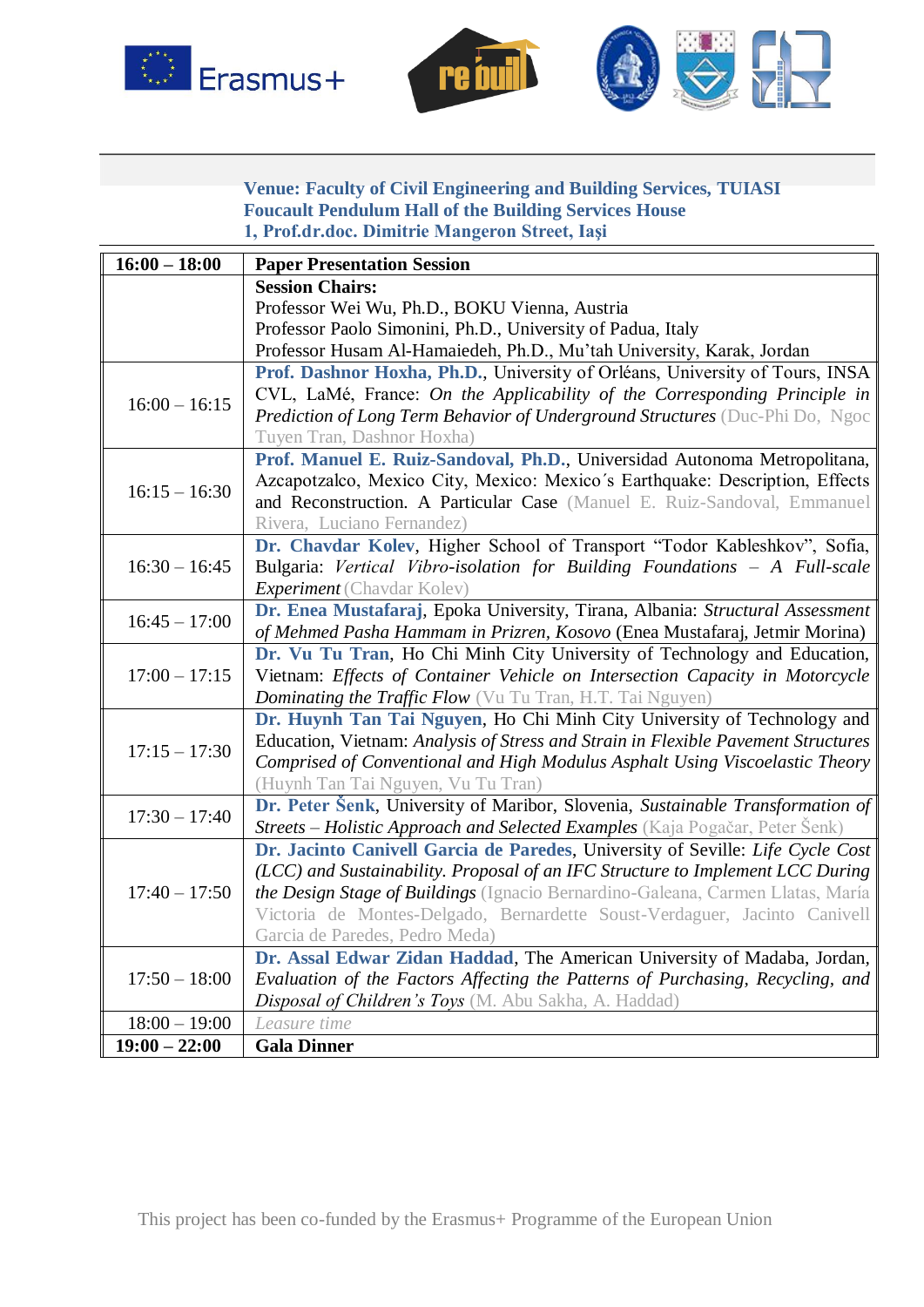





**Day 2: 8/11/2019**

**Venue: Faculty of Civil Engineering and Building Services, Foucault Pendulum Hall of the Building Services bloc, TUIASI 1, Prof.dr.doc. Dimitrie Mangeron Street, Iaşi**

| $9:30 - 11:45$  | <b>Paper Presentation Session</b>                                                                                                                             |
|-----------------|---------------------------------------------------------------------------------------------------------------------------------------------------------------|
|                 | <b>Session Chairs:</b>                                                                                                                                        |
|                 | Prof. Irina Baran, PhD, "Gheorghe Asachi" Technical University of Iași, Romania                                                                               |
|                 | Lecturer Ionuț-Ovidiu Toma, Ph.D., TUIASI, Romania                                                                                                            |
|                 | Lecturer Laura Dumitrescu, Ph.D., TUIASI, Romania                                                                                                             |
|                 | Dr. Radu Aurel Pescaru, "Gheorghe Asachi" Technical University of Iași,                                                                                       |
| $10:00 - 10:10$ | Romania: A Retrospective Analysis on the Thermal Rehabilitation of a School                                                                                   |
|                 | <b>Building – Case Study</b> (Radu Aurel Pescaru, Laura Dumitrescu, Irina Baran)                                                                              |
|                 | Dr. Petru Mihai, "Gheorghe Asachi" Technical University of Iași, Romania:                                                                                     |
| $10:10 - 10:20$ | <b>Tensile Testing of A Biocomposite Material – "Liquid Wood"</b> (Tudor – Cristian                                                                           |
|                 | Petrescu, Petru Mihai, Ionuț – Ovidiu Toma)                                                                                                                   |
|                 | Dr. Marius - Costel Balan, "Gheorghe Asachi" Technical University of Iași,                                                                                    |
| $10:20 - 10:30$ | Romania: Tehnical Economic Analysis to Change the Public Buildings in nZEBs                                                                                   |
|                 | (Marius Balan, Vasilică Ciocan, Marina Verdeș, Emilian Țurcanu)                                                                                               |
|                 | Dr. Vitalie Florea, "Gheorghe Asachi" Technical University of Iași, Romania: 3D                                                                               |
|                 | Printing of Buildings, Limits, Design, Advantages, Disadvantages, May this                                                                                    |
| $10:30 - 10:40$ | Technique Contributes to the Sustainability of the Futures Buildings (Vitalie                                                                                 |
|                 | Florea, Fideliu Păuleț-Crăiniceanu, Septimiu-George Luca, Cristian Pastia)                                                                                    |
|                 | Dr. Ionuț - Ovidiu Toma, "Gheorghe Asachi" Technical University of Iași,                                                                                      |
| $10:40 - 10:50$ | Romania: Improvements of Strength and Dynamic Elastic Characteristics of                                                                                      |
|                 | Mortars by Using Carbon Nano-Tubes (Daniel Covatariu, Mihai-Sergiu Alexa-                                                                                     |
|                 | Stratulat, Ionuț-Ovidiu Toma)                                                                                                                                 |
| $10:50 - 11:00$ | Dr. Oana Elena Colt, "Gheorghe Asachi" Technical University of Iași, Romania:                                                                                 |
|                 | <b>Landslides – Effects on Built Environment and Solutions (Oana Elena Colt)</b>                                                                              |
|                 | Dr. Oana - Mihaela Banu, "Gheorghe Asachi" Technical University of Iași,                                                                                      |
| $11:00 - 11:10$ | Romania: Rehabilitation Process of an Emblematic Historic Building of Iași                                                                                    |
|                 | County – Braunstein Palace (Oana-Mihaela Banu, Sebastian Cusutură, Ioana                                                                                      |
|                 | Olteanu-Donțov, Mihaela Movilă)                                                                                                                               |
|                 | Dr. Mihaela Movilă, "Gheorghe Asachi" Technical University of Iași, Romania:                                                                                  |
| $11:10 - 11:20$ | Structural Rehabilitation of Historical Heritage Masonry Buildings (Mihaela                                                                                   |
|                 | Movilă, Mihaela Gogonea, Ioana Olteanu-Donțov, Oana-Mihaela Banu)                                                                                             |
|                 | Dr. Ioana Olteanu - Donțov, "Gheorghe Asachi" Technical University of Iași,                                                                                   |
| $11:20 - 11:30$ | Romania: Particularities of Moldavian Wood Heritage (Ioana Olteanu-Dontov,                                                                                    |
|                 | Marian-Gabriel Vartolomei, Mihaela Movilă, Oana-Mihaela Banu)                                                                                                 |
| $11:30 - 11:50$ | <b>Coffee break</b>                                                                                                                                           |
| $11:50 - 13:00$ | <b>Paper Presentation Session</b>                                                                                                                             |
|                 | <b>Session Chairs:</b>                                                                                                                                        |
|                 | Professor Taoufik Cherradi, Ph.D., University Mohammed V, Rabat, Morocco<br>Assoc. Prof. Andrea Segalini, Ph.D., University of Parma, Italy                   |
|                 |                                                                                                                                                               |
|                 |                                                                                                                                                               |
| $11:50 - 12:00$ | Study on the Impact of the Environmental Degradation on the Atmospheric and $\parallel$                                                                       |
|                 | Francisco David Villalobos Ramírez, Fidélitas University, San José, Costa Rica<br>Dr. Ancuța Rotaru, "Gheorghe Asachi" Technical University of Iași, Romania: |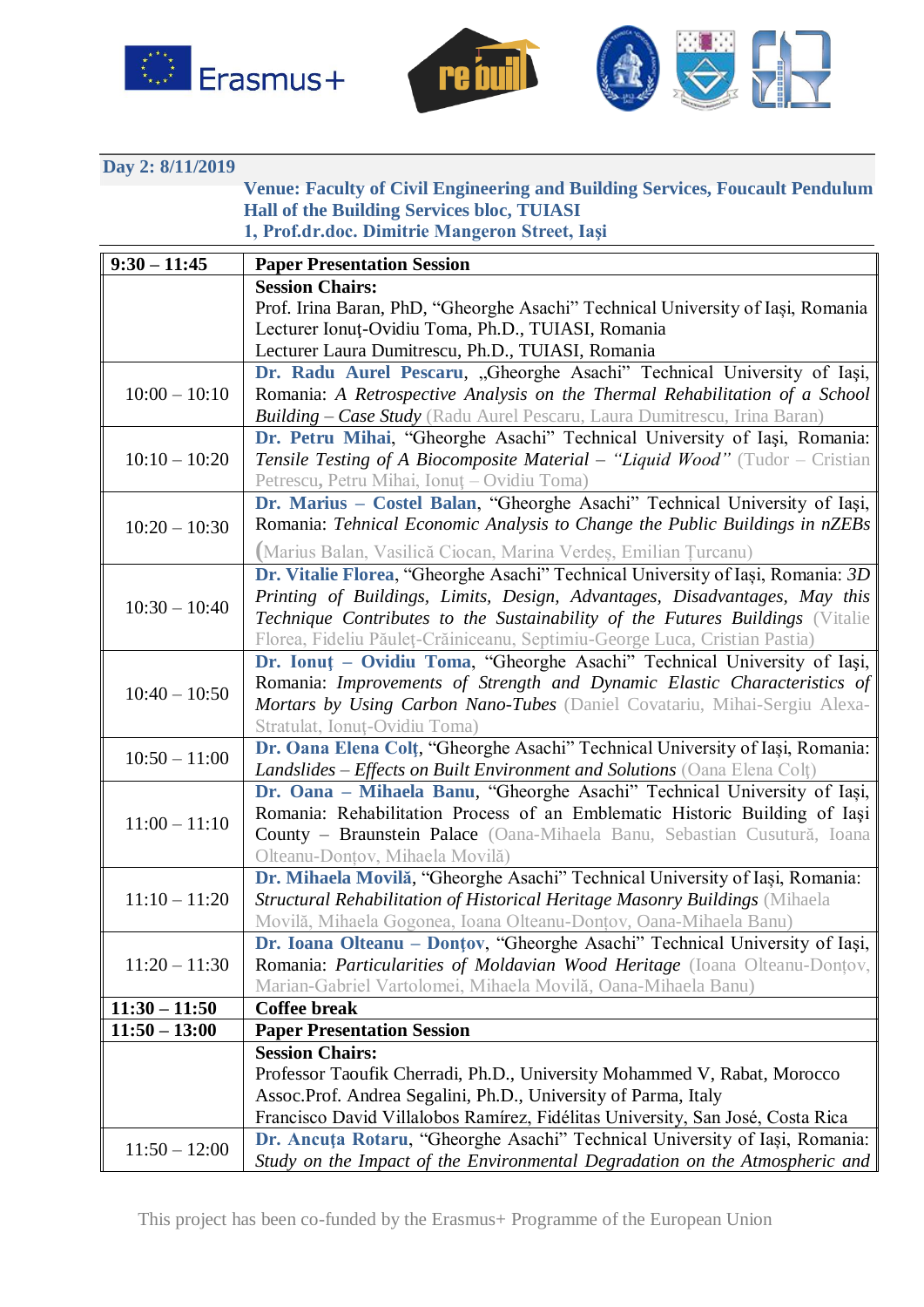





|                 | Geological Factors of Built Areas (Papia Guha, Ancuța Rotaru, Gupinath<br>Bhandari)                                                                        |
|-----------------|------------------------------------------------------------------------------------------------------------------------------------------------------------|
|                 | Prof. Dashnor Hoxha, Ph.D., University of Orléans, University of Tours, INSA                                                                               |
| $12:00 - 12:10$ | CVL, LaMé, Orléans, France: Identification of Thermal Properties of Construction                                                                           |
|                 | Materials Using Far-field Contactless Temperature Measurements (Nabil Younes,                                                                              |
|                 | Ikram Mouchrik, Marouen Slamia, Naima Belayachi, Dashnor Hoxha)                                                                                            |
|                 | Dr. Alina Mihaela Nicuță, "Gheorghe Asachi" Technical University of Iași,                                                                                  |
| $12:10 - 12:20$ | Romania: Hazard Risk Analysis. A Worst Case Scenario Approach (Alina Mihaela                                                                               |
|                 | Nicuță)                                                                                                                                                    |
|                 | Dr. Chavdar Kolev, Higher School of Transport "Todor Kableshkov", Sofia,                                                                                   |
| $12:20 - 12:30$ | Bulgaria: Experiment to Evaluate the Impulse Plate Sealing in a Test Embankment                                                                            |
|                 | <b>Section</b> (Chavdar Kolev)                                                                                                                             |
|                 | Prof. Marinela Bărbuță, "Gheorghe Asachi" Technical University of Iași,<br>Romania: Increasing Building Material Efficiency. Mechanical Characteristics of |
| $12:30 - 12:40$ | <b>Polymer Concrete with Different Wastes</b>                                                                                                              |
|                 | (Marinela Bărbuță, Dănuț-Traian Babor, Ancuța Rotaru, Nicolaie-Gabriel                                                                                     |
|                 | Costoaea)                                                                                                                                                  |
|                 | Dr. Jacinto Canivell Garcia de Paredes, University of Seville: The Effect of                                                                               |
|                 | Thermal Bridge Junctions Between Pillars and Walls in the Energy Demand of                                                                                 |
| $12:40 - 12:50$ | <b>Buildings in Warm Climate</b> (David Bienvenido-Huertas, María Victoria de Montes-                                                                      |
|                 | Delgado, Carlos Rubio-Bellido, Jacinto Canivell Garcia de Paredes)                                                                                         |
|                 | Dr. Dana-Mădălina Pohrib, "Gheorghe Asachi" Technical University of Iași,                                                                                  |
| $12:50 - 13:00$ | Romania: Embankment Stabilization of A Road that Follows the Bank of A                                                                                     |
|                 | Mountain Stream (Dana - Mădălina Pohrib, Ancuța Rotaru)                                                                                                    |
|                 |                                                                                                                                                            |
| $13:00 - 13:30$ | Visit to research laboratories - Faculty of Civil Engineering and Building                                                                                 |
|                 | <b>Services – TUIASI</b>                                                                                                                                   |
| $13:30 - 14:30$ | <b>Lunch break</b>                                                                                                                                         |
| $14:30 - 16:30$ | <b>Paper Presentation Session</b>                                                                                                                          |
|                 | <b>Session Chairs:</b>                                                                                                                                     |
|                 | Professor Dashor Hoxha, Ph.D., University of Orléans, France                                                                                               |
|                 | Assoc. Professor Ancuța Rotaru, Ph.D., TUIASI, Romania                                                                                                     |
|                 | Assoc. Prof. Luis José Andrade Pais, Ph.D., U. Beira Interior, Covilha, Portugal                                                                           |
| $14:30 - 14:45$ | Prof. Ramesh Kumar Maskey, Ph.D., Kathmandu University, Nepal, Circular<br>Economy - A Key for Longevity of Built Environment in Himalayan Region: A       |
|                 | Nepalese Prospective                                                                                                                                       |
|                 | Dr. Pham Huy Giao, Asian Institute of Technology, Bangkok, Thailand: The                                                                                   |
| $14:45 - 15:00$ | Important Role of the Groundwater and Land Subsidence Analysis for Sustainable                                                                             |
|                 | Infrastructure in Megacities in SE Asia (Pham Huy Giao)                                                                                                    |
|                 | Prof. Yoyong Arfiadi, Ph.D., Atma Jaya University Yogyakarta, Indonesia:                                                                                   |
| $15:00 - 15:15$ | Damage Due to Earthquake and Reconstruction of Residential Houses after                                                                                    |
|                 | Yogyakarta Earthquake 2006 (Yoyong Arfiadi, Ade Lisantono, Lucida)                                                                                         |
|                 | Dr. Maura Imbimbo, University of Cassino and Southern Lazio, Cassino, Italy:                                                                               |
| $15:15 - 15:30$ | The Role of the Knowledge Process in the Seismic Assessment of Masonry Building                                                                            |
|                 | Aggregates – An Italian Case Study (Valentina Cima, Ernesto Grande, Maura                                                                                  |
|                 | Imbimbo, Assunta Pelliccio, Marco Saccucci)                                                                                                                |
|                 | Dr. Chris Roth, University of Pretoria, Pretoria, South Africa: Evaluation of the                                                                          |
| $15:30 - 15:45$ | Seismic Response of a Reinforced Concrete Footing to Increasing Peak Ground                                                                                |

This project has been co-funded by the Erasmus+ Programme of the European Union